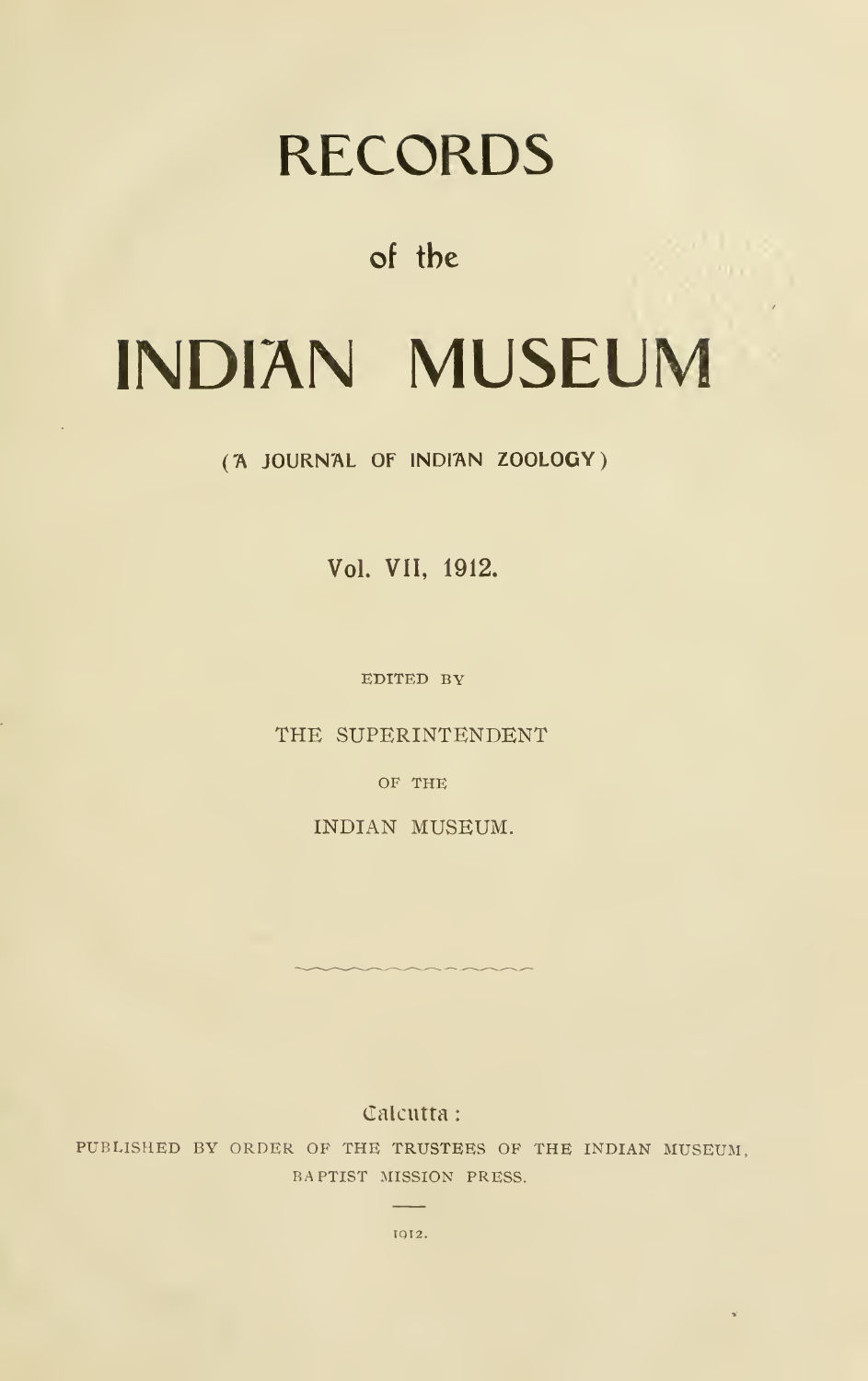# XXII. FAUNA SYIMBIOTICA INDICA.

# No.  $4. - CARIDINICOLA$ , A NEW TYPE OF TEMNOCEPHALOIDEA.

# By N. ANNANDALE,  $D.Sc$ , F.A.S.B., Superintendent of the Indian Museum.

The object of the present note is to give a concise systematic description of an interesting symbiotic flatworm and to state what little is known of its habits. In preparing the description <sup>I</sup> have been indebted to the assistance of Mr. F. H. Gravely, who will, <sup>I</sup> hope, publish before very long a detailed anatomical account of the Temnocephaloidea represented in the collection of the Indian Museum and will discuss the morphology of the species described below.

# I. SYSTEMATIC.

# Class TEMNOCEPHALOIDEA.

It is perhaps doubtful whether the members of the so-called class Temnocephaloidea are sufficiently distinct from the Trematoda to be given that rank, and the peculiar little worm discussed in this paper is in many respects intermediate between the two " classes." For the present, however, the recognized classification may be accepted as convenient.

The Temnocephaloidea or Temnocephala, whatever their precise rank, are small parasitic flatworms with tentacles at the anterior end of the body and a large ventral sucker at the posterior extremity. They have a capacious sack-shaped alimentary canal with an anterior mouth but without a posterior aperture. The external surface is clothed with a delicate chitinous cuticle but in some cases bears cilia on certain parts of the body. Immediately below the cuticle there is a definite epidermis, in which, however, cell-walls do not occur. The genital organs lie behind or on the ventral surface of the alimentary canal in the posterior part of the body ; the genital pore is situated near the posterior extremityor in the middle of the ventral surface.

A single species (Scutariella didactyla)<sup>1</sup> has been found in Europe but the group as a whole is characteristic of tropical and subtropical, or at any rate southern countries. It apparently has its headquarters in Australia, but is also found in New Zealand, in Malaysia and in S. America. Only one Indian species [Wood-Mason (12)] has hitherto been identified,<sup>2</sup> namely Temnocephala semperi, Weber, which is common on freshwater

<sup>&</sup>lt;sup>1</sup> Mrázek, Sitz. K. Böhm. Gesellsch. Wiss. Prag 1907, p. 1, pl.

<sup>&</sup>lt;sup>2</sup> Mr. Gravely has recently identified specimens after comparison with some of Prof. Max Weber's original examples from Java.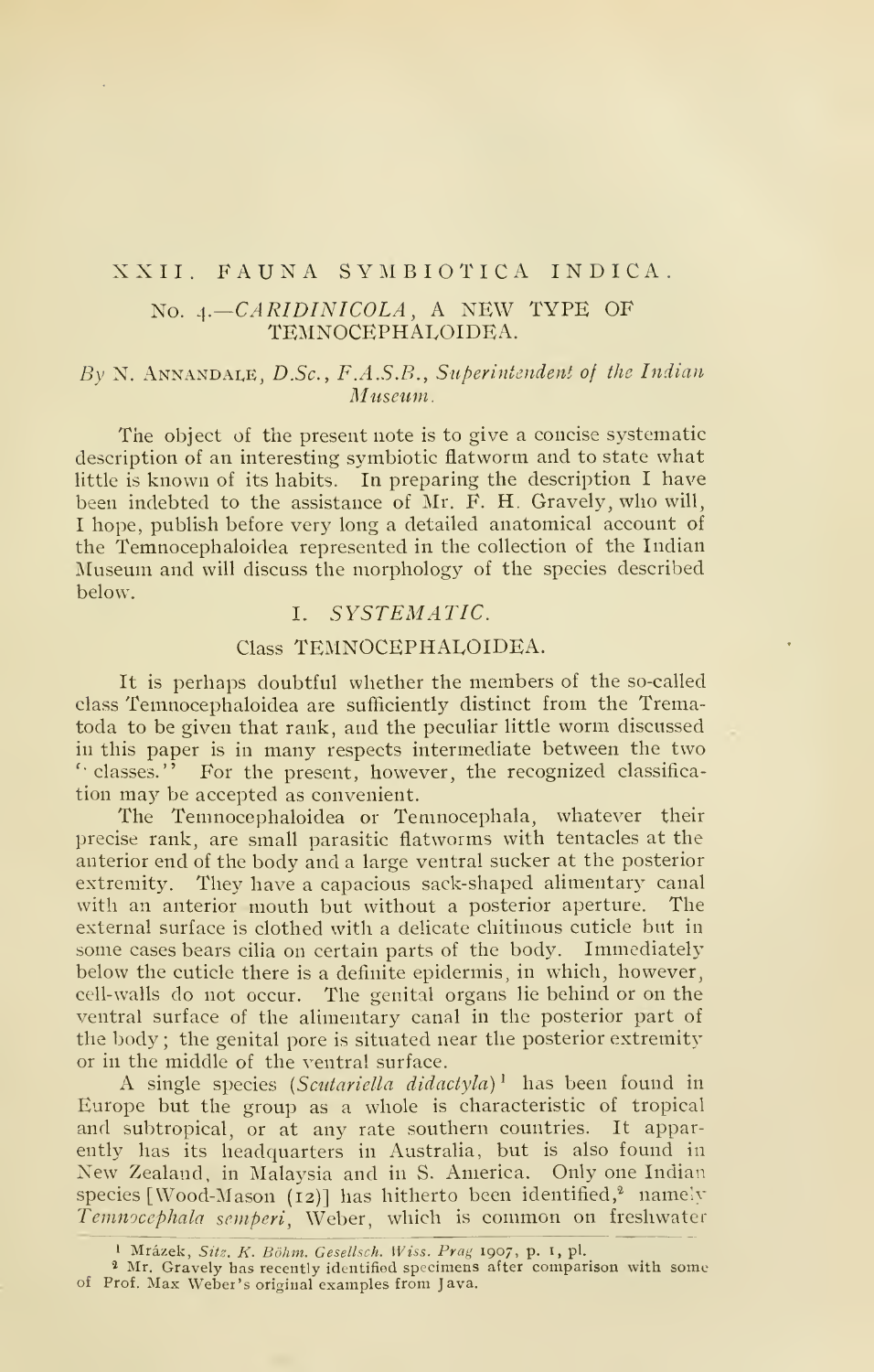crabs of the genus Potamon (especially P. manii, Rathbun) in hill-streams in parts of Tenasserim.

The Temnocephaloidea appear to be confined to fresh water and to live, without exception, symbiotic rather than parasitic lives. In habits they are predaceous, but they invariably attach themselves to a host which they can conveniently employ as a beast of burden and a stalking-horse in the pursuit of their prey. Each species affects a single host or a group of closely allied hosts. Most of the Temnocephaloidea are found attached to Decapod Crustacea; the Australian species inhabit the gillchamber of crayfish; the Malayo-Burman *Temnocephala semperi* lives on the ventral surface of crabs; one S. American form attaches itself to equatic tortoises, while another penetrates within the pulmonary chamber of the Gastropod Ampullaria. The species to be discussed in this paper, like the allied European form, is associated with small prawns of the family Atyidae.

The Temnocephaloidea may conveniently be divided into three families as follows:

I. At least four anterior tentacles ; posterior sucker circular alimentary canal much shorter than body, with the genital organs posterior to it.

| A. No lateral tentacles; no anterior   |  |
|----------------------------------------|--|
| sucker; pulsatile excretory            |  |
| pouches present  TEMNOCEPHALIDAE.      |  |
| B. Lateral as well as anterior ten-    |  |
| tacles; an anterior sucker in          |  |
| front of the mouth; no pulsatile       |  |
| excretory pouches ACTINODACTYLELLIDAE. |  |
| II. Only two anterior tentacles; ante- |  |
| rior margin of posterior sucker        |  |
| cleft; alimentary canal extend-        |  |
| ing to posterior extremity, with       |  |
| the genital organs on its ven-         |  |
| tral surface; no pulsatile ex-         |  |
| cretory pouches  . SCUTARIELLIDAE.     |  |

The third family appears to be considerably more remote from the two first than either of the latter is from the other, but it has not hitherto been recognized as distinct. It consists of two allied genera, Seutariella, Mrázek, and Caridinicola, gen. nov. The former is known from a single species from Montenegro; the latter from <sup>a</sup> single Indian species. The family may therefore be said to agree with most of the secondary divisions in the Temnocephaloidea in consisting almost of a minimum of forms. Only 5 genera (Temnocephala, Craspedella, Actinodactylella, Scutariella and Caradinicola) are known in the " Class" and of these Temnocephala is the only genus that is not monotypic, while the Temnocephalidae is the only family hitherto recognized that includes more than one genus, Craspedella as well as Temnocephala belonging to it.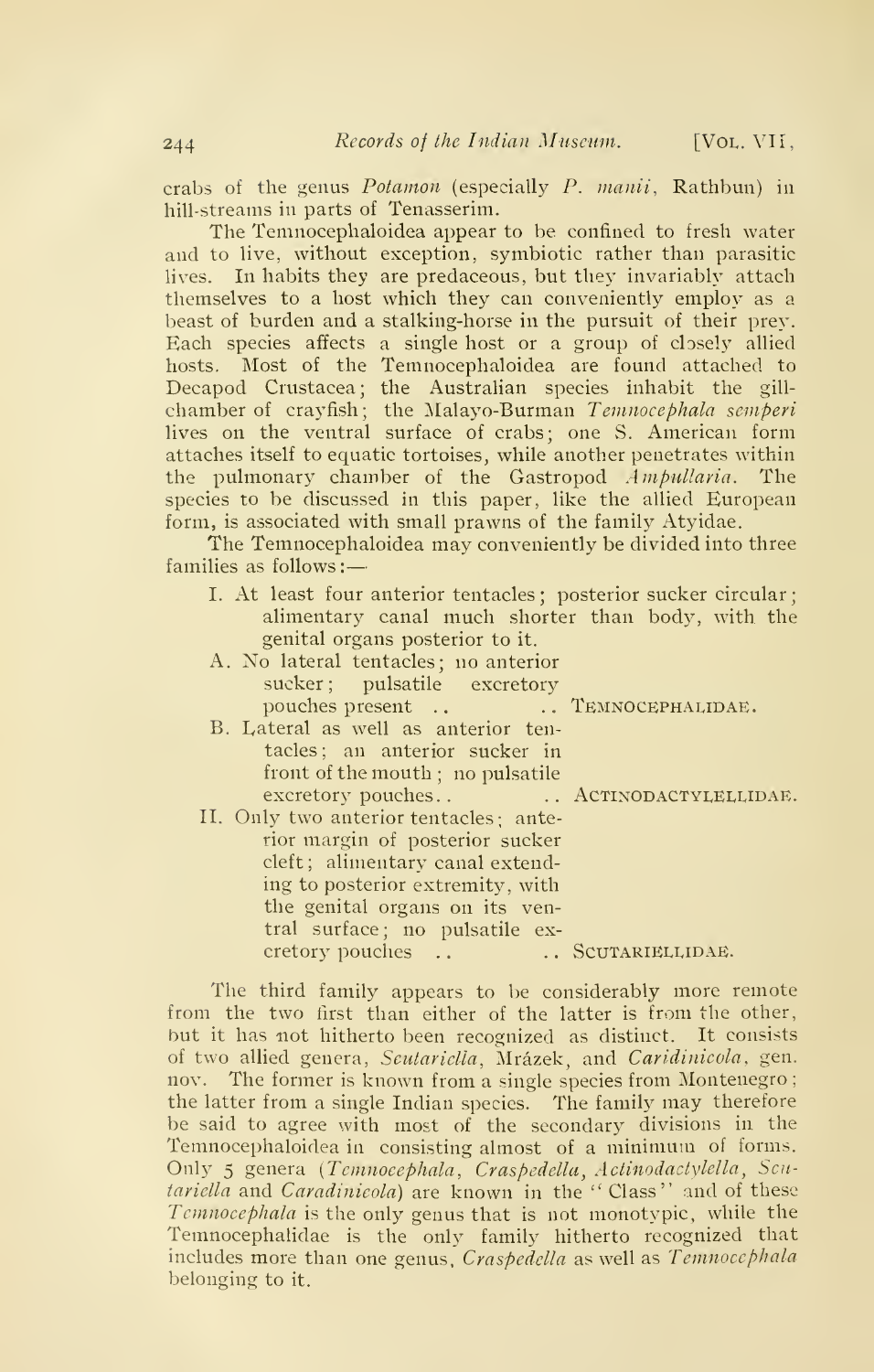#### Fam. SCUTARIELLIDAE, nov.

The two species included in this family are both minute, flattened, more or less ovoid or shield-shaped organisms associated with little freshwater prawns of the family Atyidae. They differ from all other known Temnocephaloidea in the following characters :

- (i) There are only two anterior tentacles, which differ in structure and function from those of Temnoccphala.
- (2) The posterior sucker is cleft anteriorly in such a way that it becomes either heart-shaped or horseshoe-shaped.
- (3) There are no external cilia on any part of the body.
- (4) The alimentary canal extends backwards to the posterior extremity.
- (5) The genital organs lie beneath instead of behind the alimentary canal and the genital pore is situated in the middle of the ventral surface.

In the absence of lateral tentacles the Scutariellidae agree with the Temnocephalidae but they resemble Actinodactylella. Maxwell  $(7, 8)$  in the absence of pulsating excretory pouches and in the arrangement of the genital organs. The external cuticle is minutely ringed,

#### CARIDINICOLA, gen. nov.

The mouth is almost precisely terminal and the whole pharynx can be extruded in the form of a proboscis. The tentacles arise on the dorsal surface, one on either side of the mouth. At the base of each tentacle, on the ventral surface, there is a small sucker. The posterior sucker is horseshoe-shaped. The excretory system opens on either side by a pore on the lateral margin almost on a level with the eyes. There are two testes on either side, a larger and more conspicuous external and anterior testis and a smaller inner and internal one. The penis is armed with chitin and directed from right to left; the ovary resembles that of Temnocephala in structure and lies a little to the left of the middle line; the vitellarium does not cover the dorsal surface of the alimentary canal. Each tentacle has a large ganglion at its base. An elongated gland runs along each side of the anterior part of the body towards the tip of the tentacle.

Type, *Caridinicola indica*, nov.

Distribution.—The Ganges and the Mahanaddi rivers, eastern  $India<sup>1</sup>$ 

#### Caridinicola indica, sp. nov.

External characters.—The animal is highly contractile and almost protean in form, but is always flattened dorso-ventrally, more or less produced at the anterior end and truncate posteriorly.

<sup>&</sup>lt;sup>1</sup> Since this was written Mr. Gravely has obtained specimens of *Caridinicola* on *Caridina sumatrensis* in the Western Ghats.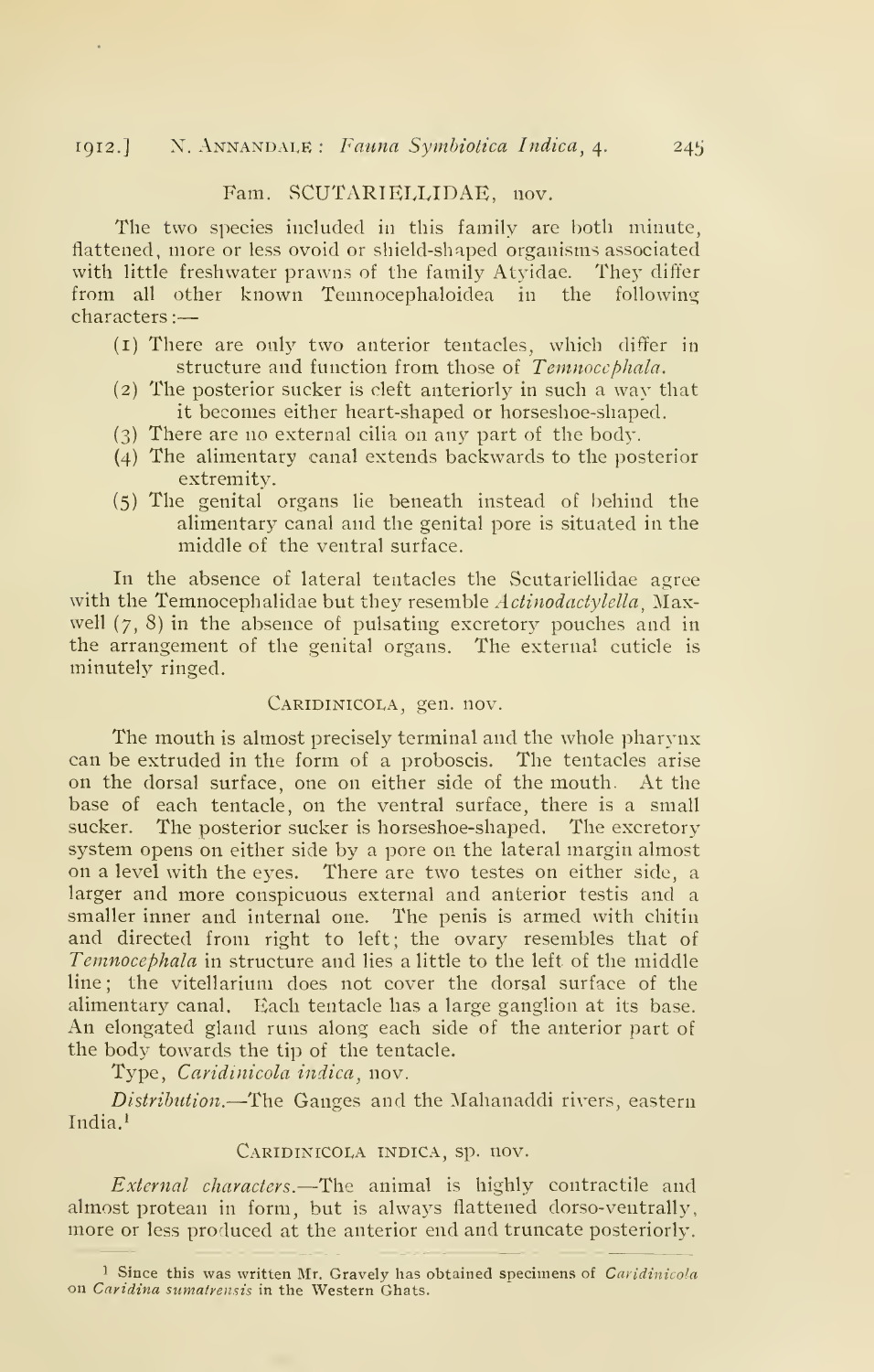When normally contracted it resembles a median longitudinal section of <sup>a</sup> cone in outline. In length an adult individual can extend instantaneously from 0.5 mm. to 2.0 mm. The integument is colourless and transparent and the rings on the cuticle very narrow. The tentacles are extremely short and have <sup>a</sup> bluntly rounded tip; they are soft and apparently devoid of cuticle; when the animal is fully extended they have the appearance of being mounted on short peduncles. The mouth opens between them at the base of <sup>a</sup> depression which becomes crateriform when the proboscis is fully retracted and the whole animal fully extended. There are two eyes situated on the anterior half of the dorsal surface some distance behind the base of the tentacles; the eyes are directed forwards and outwards; they are black in colour.



FIG. I. - Chitinous armature of intromittent organ of Caridinicola indica.

A.—The entire armature, very highly magnified.<br>B.—The terminal cup, still more highly magnified. The stem or intermediate<br>portion and the basal funnel are represented in optical section.

When the animal is fully contracted the posterior sucker sometimes becomes almost heart-shaped, but as <sup>a</sup> rule it resembles the figure formed bv <sup>a</sup> straight line the extremities of which are curved upwards through the greater part of <sup>a</sup> circle, the distance apart of the incomplete circle thus formed varying with the state of contraction of the animal.

Alimentary canal.—The mouth opens into an elongate cylindrical but highly muscular pharynx (oesophagus) which can be thrust out bodily to nearly half the length of the animal. The tip of this organ is surrounded by <sup>a</sup> circle of minute prominences on each of which <sup>a</sup> sense-organ provided with <sup>a</sup> minute chitmous tooth is situated ; the whole ring is folded inwards when the proboscis is retracted. Strong, almost transverse retractor muscles, are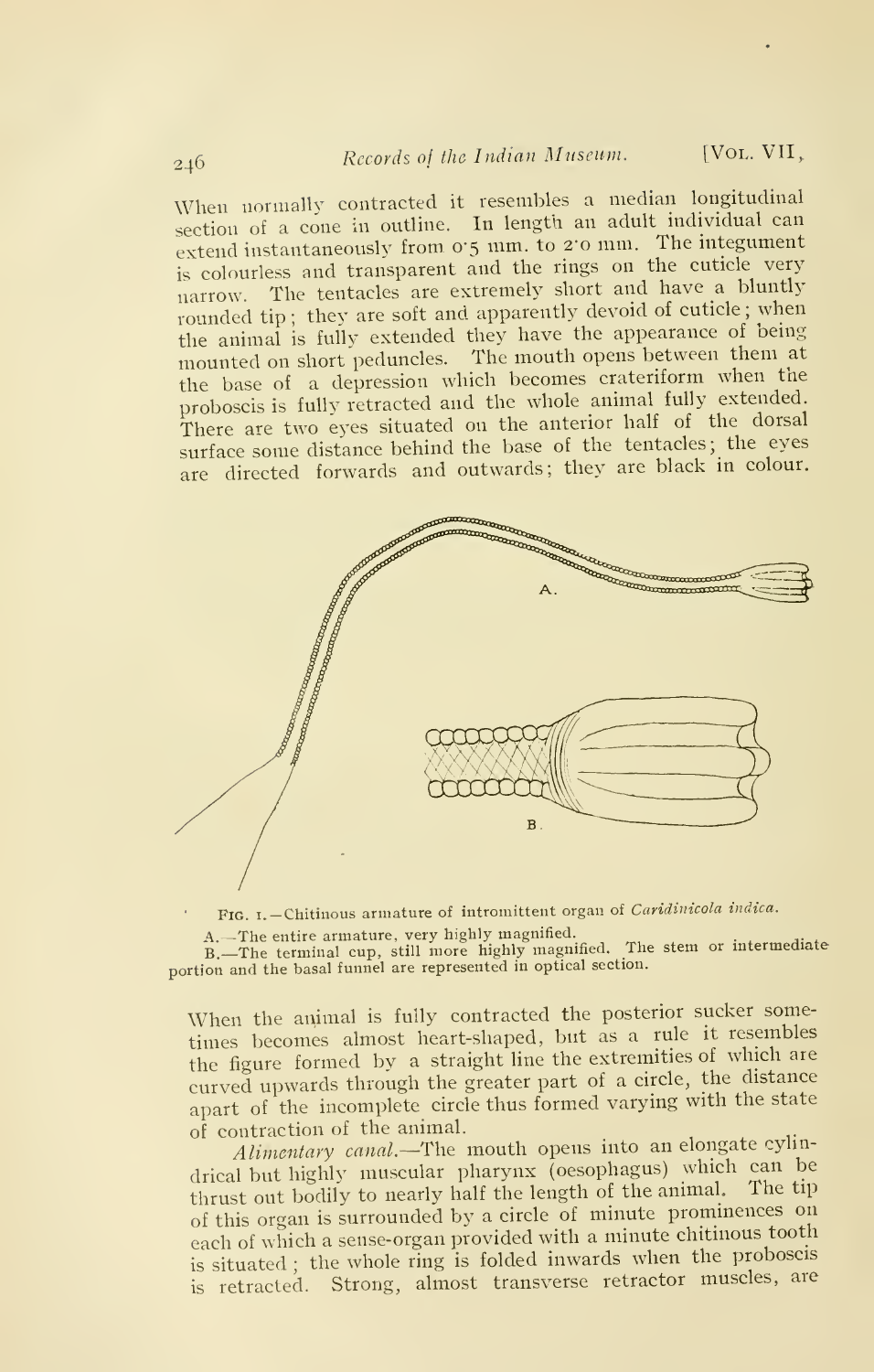attached to the base of the pharynx. The intestine is rather longer and much more bulky than the pharynx ; it is indistinctly sacculated at its anterior end.

Genitalia.--Only the penis need be described here. The chitinous part of this organ (fig.  $\mathbf{r}$ ) consists of three regions :-(i) a proximal, funnel-shaped base, (2) an elongate cylindrical stem and (3) a cup-shaped apex. The basal funnel occupies about  $\frac{1}{6}$  of the length of the whole structure and has a perfectly smooth external surface ; it is almost twice as long as its basal diameter. The stem is about 34 times as long as its own transverse diameter, maintains the same diameter throughout its length, is circular in cross-section and occupies  $\frac{5}{6}$  of the whole structure. It is ornamented externally with minute rounded prominences with which it is closely covered, the prominences forming parallel transverse rings round it. The terminal cup is about  $I_5^{\perp}$  times as long as broad and only about  $\frac{1}{10}$  the length of the stem. Its sides, which are nearly parallel, are supported by four equidistant vertical bars, each of which is about equal in breadth to the space which separates it from the next bar. At the rim of the cup the bars project upwards for a short distance, their tips being bluntly rounded.'

*Excretory system.*  $-A$  pore which I believe to be excretory is situated on each side of the body close to the edge of the dorsal surface and a little posterior to the eye. These pores are easily seen in living specimens.

 $E$ ggs.—The eggs are nearly circular as seen from the side but broadly oval as seen from above. Each is provided with a stalk considerably shorter than its own diameter. They are somewhat variable in size but measure on an average about 0.24X0.19 mm. in dorsal view. The external covering is chitinous but very thin an <sup>1</sup> quite smooth ; it has a distinct yellowish tinge.

Type (a specimen mounted in glycerine) No. Z.E.V.  $^{5060}_{7}$ , Ind. Mus.

Localities, etc.—River Mahanaddi and canal opening thereinto at Cuttack and R. Mahanaddi at Sambalpur, Orissa (February and March); river Ganges near Rajmehal, Bengal (March)  $(B, L, L)$ Chaudhuri).

 $Hosts.$ -Caridina propinqua, de Man  $(4)$  and C. sumatrensis, Bouvier (3).

# II.— BIOLOGICAL.

The first specimens of *Caridinicola* were found attached to antennae of prawns of the genus Caridina taken at Cuttack in February and preserved in spirit. Others were discovered loose in the same bottle. They were, naturally enough, mistaken for small leeches by my assistant who was sorting out the contents of the bottle. As the species was evidently one of considerable interest, <sup>I</sup> took the opportunity to revisit Cuttack last March and found the worm abundant in the gill-chambers of C. propinqua.

<sup>&#</sup>x27; These details can only be seen with the a;d of an oil-immersion lens after the specimen has been treated with caustic potash.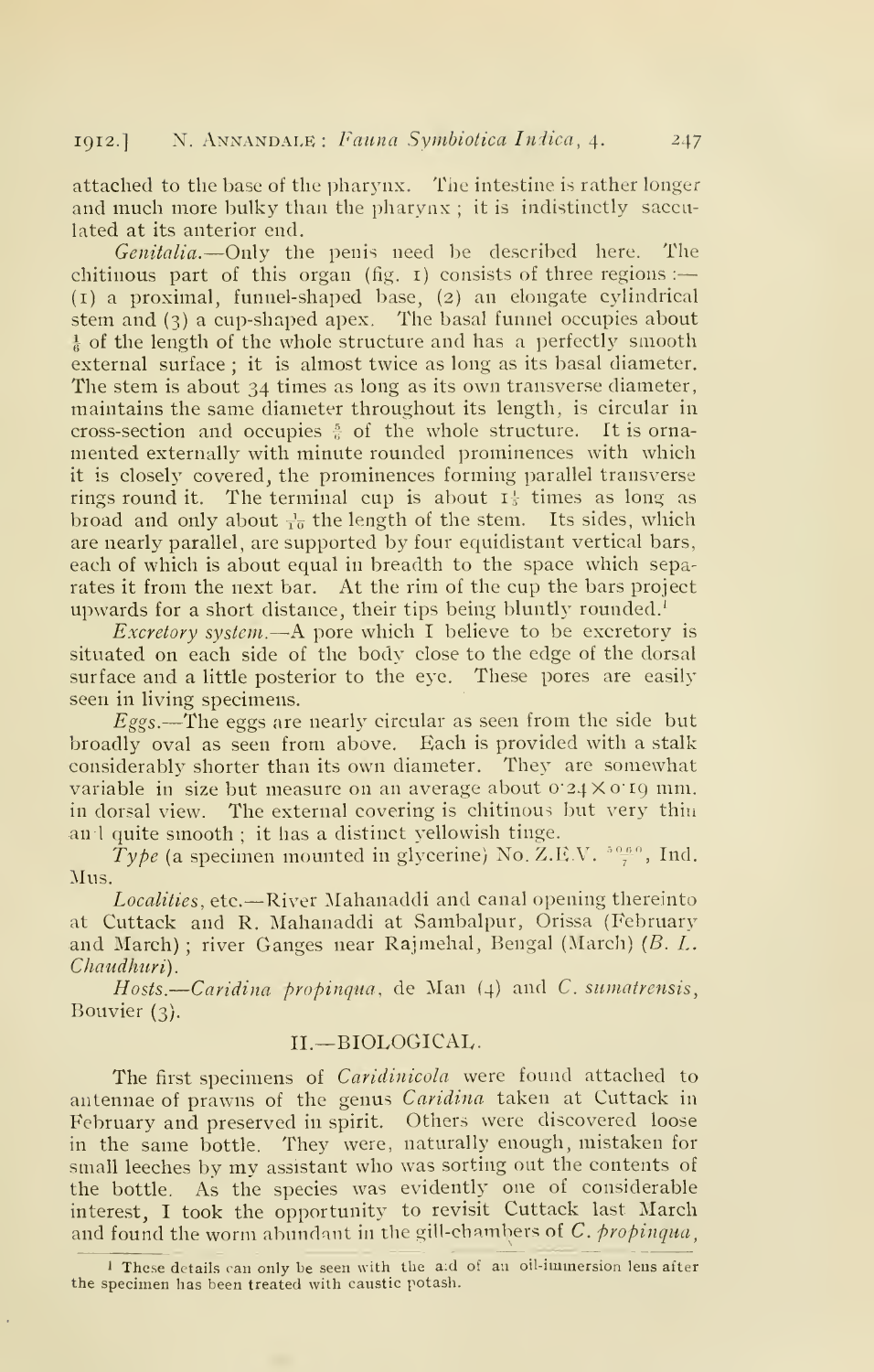which swarmed among water-weeds at the edge of the Mahanaddi and also in a canal at the same place. Loose specimens were subsequently found in bottles of *Caridina sumatrensis* from Sambalpur in Orissa and Rajmehal in Bengal.

In the river and canal at Cuttack small Decapod and Schizopod Crustacea are extremely abundant. At least three species of Caridina  $(C. \nwhile \n *nilotica*, \n *Roux*) \n *(s.l.)*, \n *C. \n *propingua*, \n *de Man*, \n *and**$  $C$  sumatrensis, Bouvier, occur among weeds at the edge, and also numerous small (mostly immature) Palaemonidae; while the water is often full of large shoals of the little estuarine Mysidae Potamomysis assimilis and Macropsis orientalis, Tattersall (10).

In spite of a careful search, I did not find Caridinicola on any species of *Palaemon* or Mysidae at Cuttack or on *Caridina nilotica*. <sup>I</sup> cannot, however, be sure that it did not occur on C. sumatrensis, although all the specimens of Caridina on which <sup>I</sup> know that <sup>I</sup> took it are assigned by Mr. Kemp to C. propinqua; for the immature individuals of the two prawns resemble one another very closely.

I have not been able to find *Caridinicola* on *Caridina propin*qua in the neighbourhood of Calcutta, but this may be due to the fact that the prawn in this district is only found in distinctly brackish water, whereas the water of the Mahanaddi at Cuttack is very nearly, if not quite, fresh. That of the Mahanaddi at Sambalpur and of the Ganges at Rajmehal is of course quite fresh. Nothing is yet known of the distribution of Caridina propinqua, which has hitherto been recorded only from the Ganges delta, but it is very closely related indeed to C. *fossarum*, Heller, from Persia, and it is probable that closely allied forms extend all over the territory intermediate between that country and Lower Bengal. C. sumatrensis appears to be distributed over a considerable part of the Oriental Region.

The host of Scutariella is  $Aty\ddot{\alpha}e\dot{\beta}hyr\alpha$  desmarestii, the only non-cavernicolous European Atyid.

The habitual position of *Caridinicola* on its host is inside the gill-chamber, in which it lies attached to the gills. In most cases it can be readily detected in this position with the aid of a lowpower microscope by an external examination of the prawn, whose integument is rarely pigmented so deeply as to render the operculum opaque. If the water in which the prawn is living, however becomes foul or if any noxious substance is added to it, the worm immediately emerges from the anterior end of the chamber and makes its way rapidly along the antenna or antennule. After gesticulating wildly in a manner that will be described presently, it then makes off in search of a new environment, being by no means wholly dependent on the prawn for the power of locomotion. For this reason very few specimens can be found on prawns which have been kept in captivity for more than a few hours, unless precautions are taken to keep the water fresh.

Caridinicola, though not markedly gregarious, is usually found in parties of two or three and, so far as my observations go,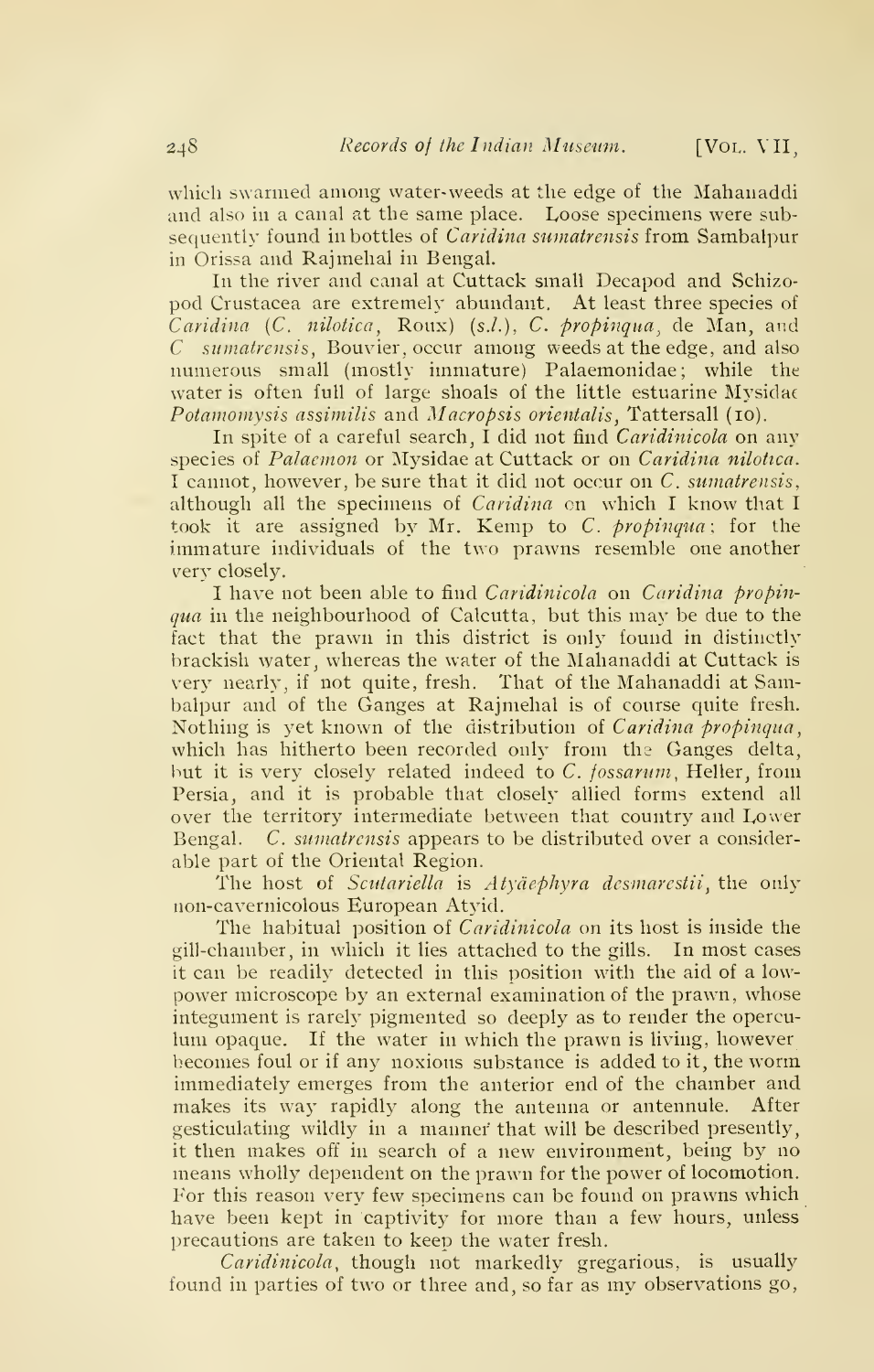such parties are usually confined to one gill-chamber, that on the other side of the prawn remaining vacant.

The eggs are attached to the gill-filaments of the host and are apparently deserted by their parent before they hatch. I found numerous examples far advanced in development at the beginning of March. There are as a rule not more than half a dozen on one host.

The food of *Caridinicola* consists mainly if not entirely of minute Protozoa and Protophyta. The contents of the alimentary canal as a rule consists of a brownish granular substance, probably excretory and containing large numbers of Diatom and Desmid skeletons. The tests of Rhizopod Protozoa are often present also in considerable numbers.

Prey is evidently captured by means of the pharynx, which can, as already stated, be thrust out bodily in the form of a pro-



FIG. 2.- A single individual of *Caridinicola indica* in different stages of contraction.

boscis. <sup>I</sup> have not been so fortunate as to see the process, but Babu Abohya Charan Chowdhary, the Museum draftsman, tells me that while he was drawing the sketches reproduced in fig. 2, he saw the worm suddenly shoot out its proboscis and seize therewith a "small insect" which was running past. The proboscis was then rapidly withdrawn. The "small insect" was probably an Infusorian. The animal can easily be induced to extrude its proboscis by the exercise of pressure. Apparently the extrusion takes place more readily when the whole body is in a state of moderate contraction and is brought about by lateral contraction of the muscles of the body-wall, which are very well developed, aided by those of the organ itself. Retraction is affected by means of the retractor muscles situated at the base of the oesophagus. Doubtless the sense-organs surrounding the mouth enable the animal to decide whether the prey captured should be swallowed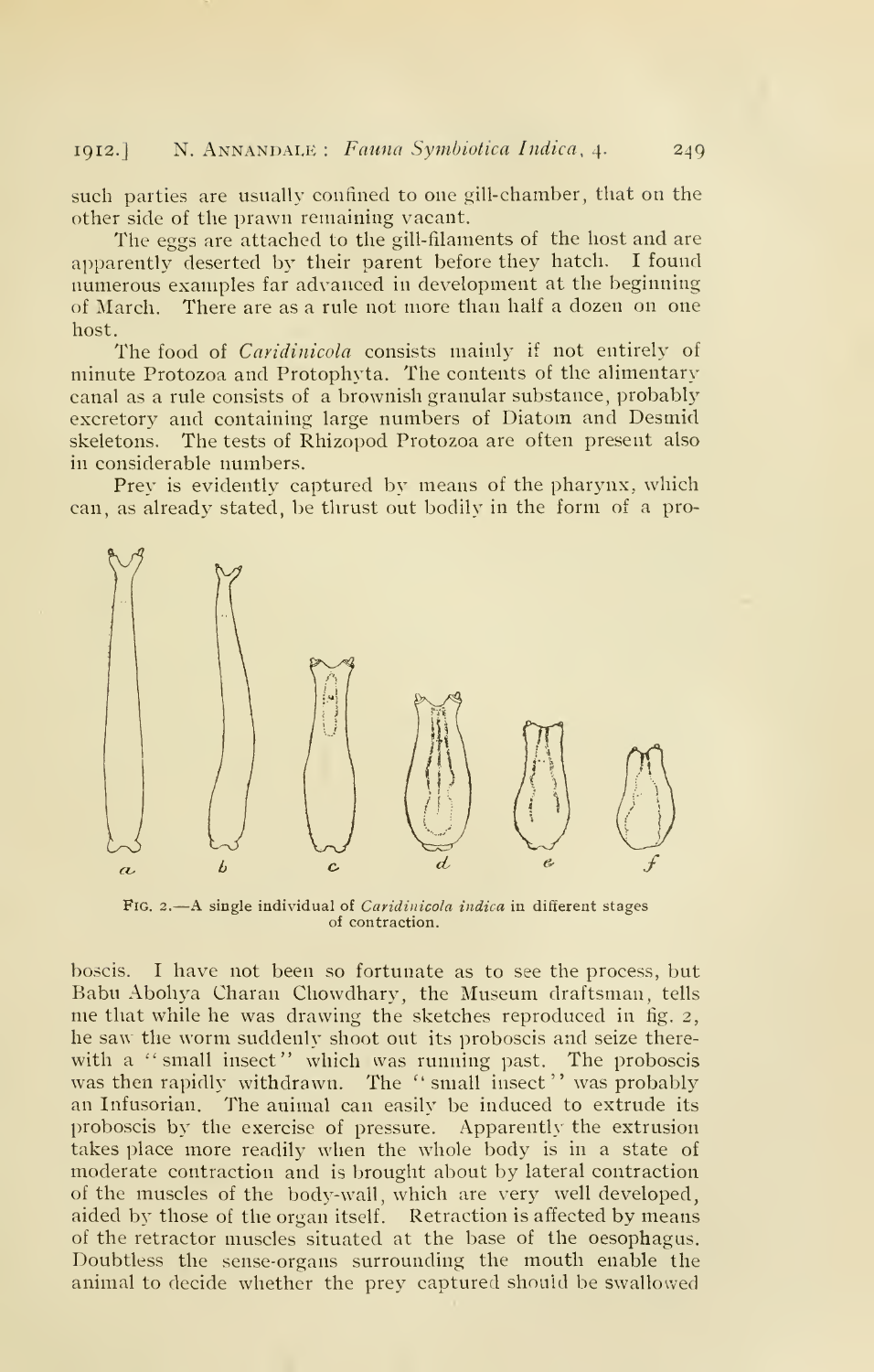or rejected, while the little teeth with which they are provided assist in its retention.

When *Caridinicola* is undisturbed in the gill-chamber of its host it habitually remains with its body in a state of moderate retraction, approximately as in fig.  $2 d$ . The posterior sucker is firmly fixed to a gill-filament and the body is arched upwards and forwards in such a way that the eyes look directly forwards and outwards, the anterior extremity being bent considerably downwards If any disturbance occurs, however, the animal immediately straightens itself and elongates its body to the utmost. Such attitudes as those shown in fig.  $2a$  and  $b$  are only adopted just before it begins to move forwards. Apparently the rule that it emerges from the anterior end of the gill-chamber is absolute, and it invariably escapes  $vi\hat{a}$  the antenna or antennule. As soon as it reaches the filamentous part of one of these appendages it stays its course and remains for some little time with the peculiar posterior sucker clasped round the hair like structure. The body is stretched to the utmost and moves rapidly upwards and downwards and from side to side, often gyrating almost as if on a pivot; but the sucker retains a firm hold. The tentacles during these evolutions exhibit curious twitching movements apparently neither correlated in the case of the two tentacles nor rhythmical. At length the *Caridinicola* releases hold of its host and drops to the bottom or onto a convenient weed. It seems probable that it habitually deserts its host at night, for I found it difficult to pro cure specimens on *Caridina* in the Mahanaddi early in the morning.

Progression is effected by means of "looping." The body is first held upright and stretched to the greatest possible length. The anterior extremity is then bent downwards and the surface along which progression is to be effected touched gently by the tentacles with their characteristic twitching movements. The two little anterior suckers next take hold, and the posterior sucker is released, drawn forward to a position immediately behind that occupied by them and then affixed again. The animal is now in readiness for a new move forwards.

Taking the above-stated observations into consideration, it seems probable that the tentacles are, as their structure would suggest, primarily of use as sensory organs. They seem to play no other part in progression than that of testing the ground before the anterior suckers attach themselves to it. They have, <sup>I</sup> think, another function, namely that of finding the right host. <sup>I</sup> noticed that if a *Caridinicola* were removed from its host and placed in a dish of water in which a *Caridina* of the right species was present, it immediately stood up in the water on its posterior extremity and, after twisting about in all directions and flicking its tentacles, finally directed them in the direction of the Caridina and then moved rapidly towards it. This happened whether the Caridina was dead or alive; indeed, even if it were torn in pieces, the little worm appeared to be attracted by the fragments and attached itself to one of them.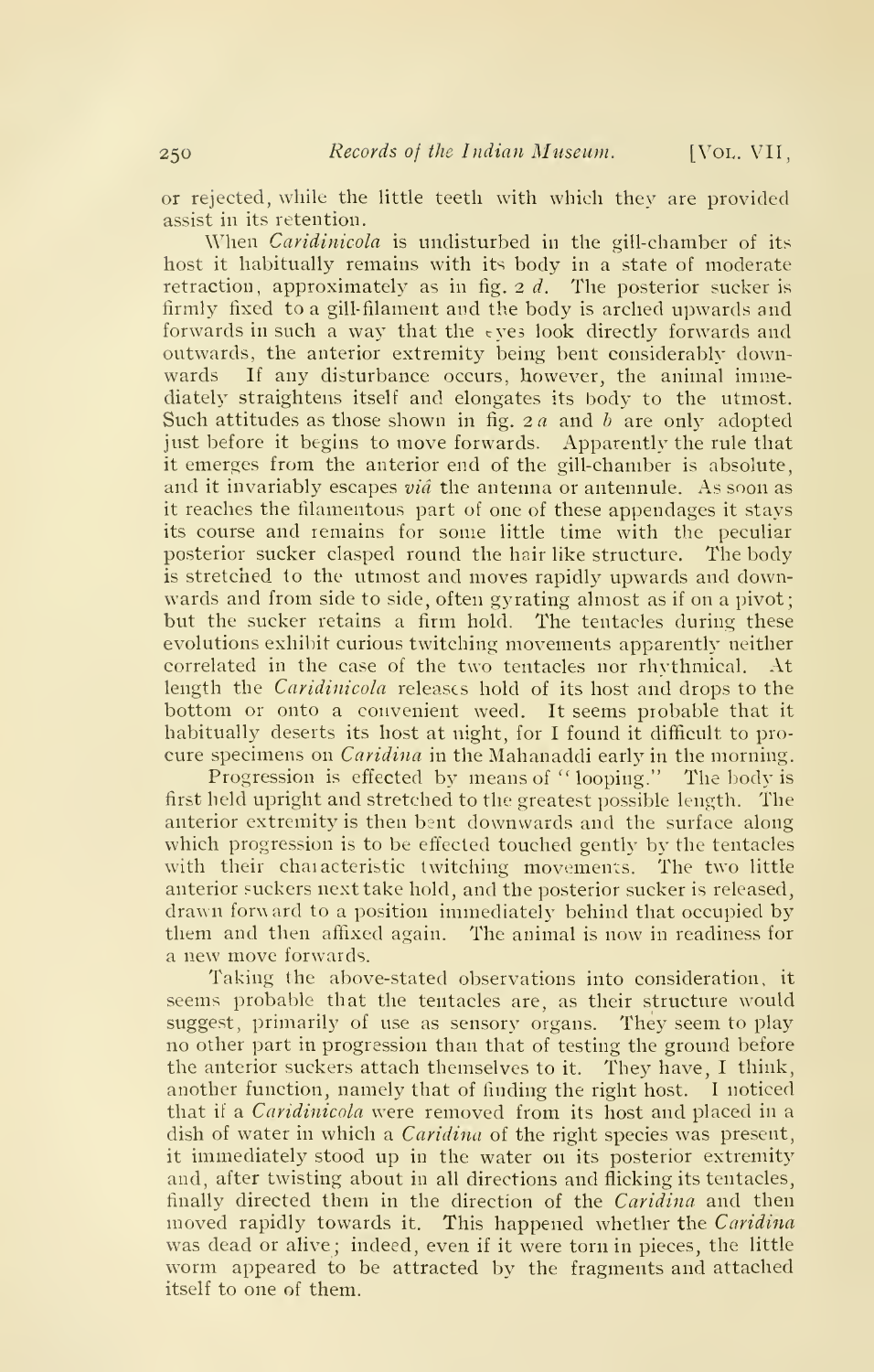# 1912.] N. ANNANDALE : Fauna Symbiotica Indica, 4. 251

The eyes probably serve another purpose. As the worm sits in the gill-chamber of its host, they are, as <sup>I</sup> have already stated, directed straight in front of it. The current of water that flows constantly through the gill-chamber must bring in many of the little organisms on which Caridinicola feeds, and it is reasonable to assume that it catches these organisms by means of its protrusible pharynx. In order to do so, however, it must first become aware of their presence. There is every probability that it does so by seeing them, for the walls of the gill-chamber of Caridina propinqua are of glassy transparency and offer hardly any obstacle to the passage of light, while even those of C, *sumatrensis*, although they are as a rule much more densely pigmented, are by no means opaque.

#### SUMMARY.

1. The new genus *Caridinicola* constitutes with *Scutariella*, Mrázek, a family of " Temnocephaloidea " of which the latter is the type.

2. The family Scutariellidae is distinguished from other families of the group, among other characters, by the fact that the intestine extends to the posterior end of the body and that the genital organs, therefore, lie on its ventral surface instead of posterior to it.

3. Caridinicola is distinguished from Scutariella by the possession of a pair of small anterior suckers, by the terminal position of the mouth and by the peculiar shape of the posterior sucker.

4. Caridinicola indica is found only in association with cer tain species of the Atyid genus  $\textit{Caridina}$ , namely  $\textit{C.}$  propinqua, de Man, and C. sumatrensis, Bouvier.

5. It captures its prey by means of a protrusible pharynx or oesophagus.

 $6.$  Its tentacles are sense-organs and are apparently employed in testing the nature of the surface along which the animal is moving and also in finding the host.

7. The eyes are probably used for the detection of prey.

8. Progression is affected by '' looping."

In conclusion <sup>1</sup> must again express my indebtedness to Mr Gravely and also to Mr. Stanley Kemp, who has given me great assistance in identifying the hosts of Caridinicola indica.

#### LITERATURE.

- 
- Annandale .. " Some recent Advances in our knowledge of the Freshwater Fauna of India," Journ. As. Soc. Bengal, 1912, p. 39, pi. II, fig. I.